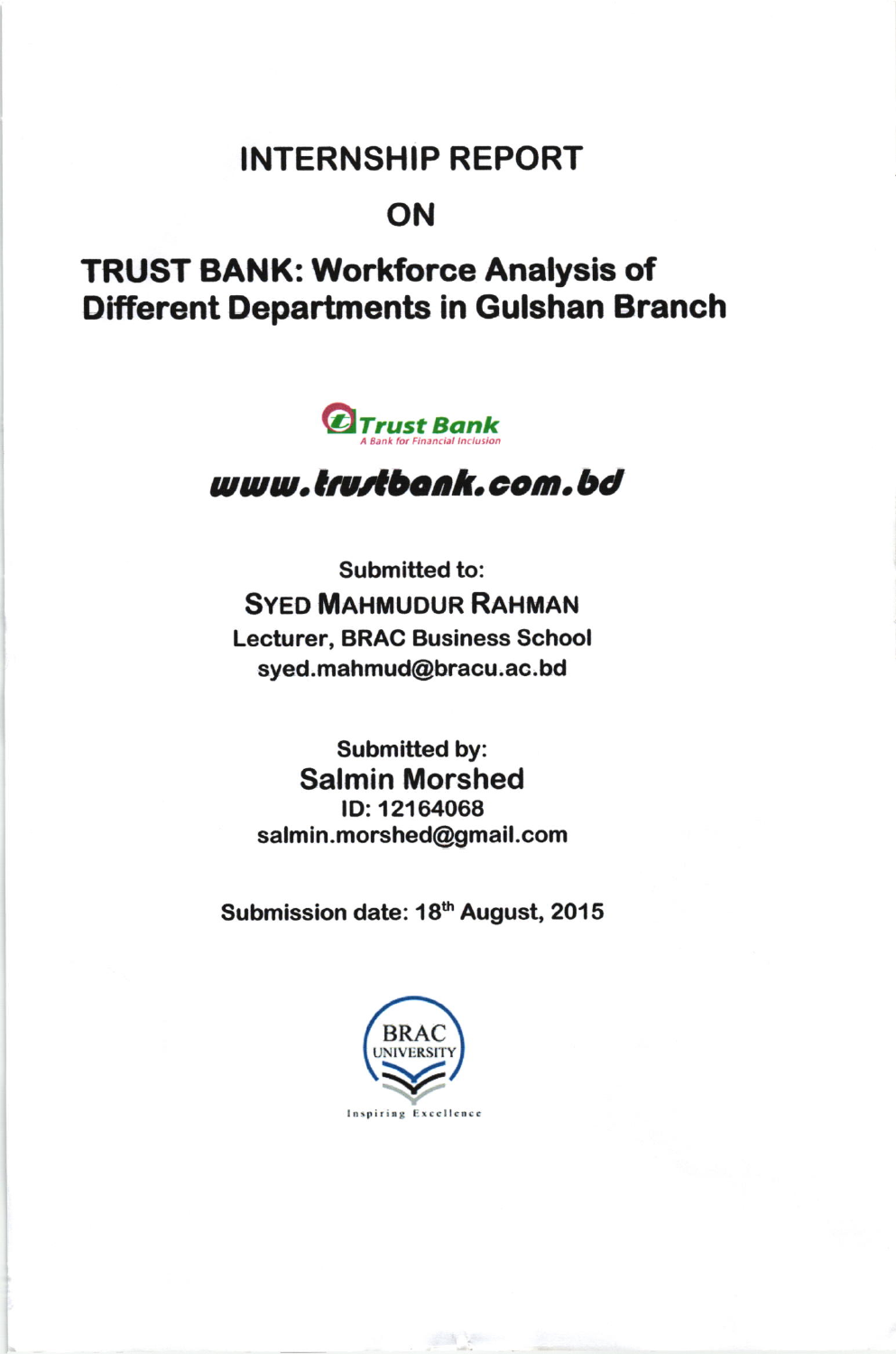#### **LETTER OF TRANSMITTAL**

l8 August 2015

Syed Mahmudur Rahman Lecturer BRAC Business School (BBS) BRAC University 66 Mohakhali Dhaka 1212

Dear Sir

#### Subject: Letter of Transmittal

I have completed the Intemship Report required to be submitted as a precondition for the completion of M.B.A. Degree. The title of my report is "Trust Bank: Workforce Analysis of Different Departments in Gulshan Branch".

The Intemship Report is based on my 3 months attachment in Trust Bank Limited, A private commercial bank in Bangladesh. I have been attached to three different departments of Trust Bank Gulshan corporate branch. In writing this report I had to consult with several people of the bank, without whom this would not have been possible. Many thanks to them.

I specially thank you for allowing me to do an Intemship Report on a subject in which I have great interest. I would like to thank you for your encouragement and support which inspired me to work enthusiastically.

It will be kind of you if you accept my report on the aforesaid topic. I hope you will be pleased with the report. For further query, I am always available

Thanking you,<br>Salme'n Monshed

Salmin Morshed  $25.8/5$ ID: 12164068 MBA

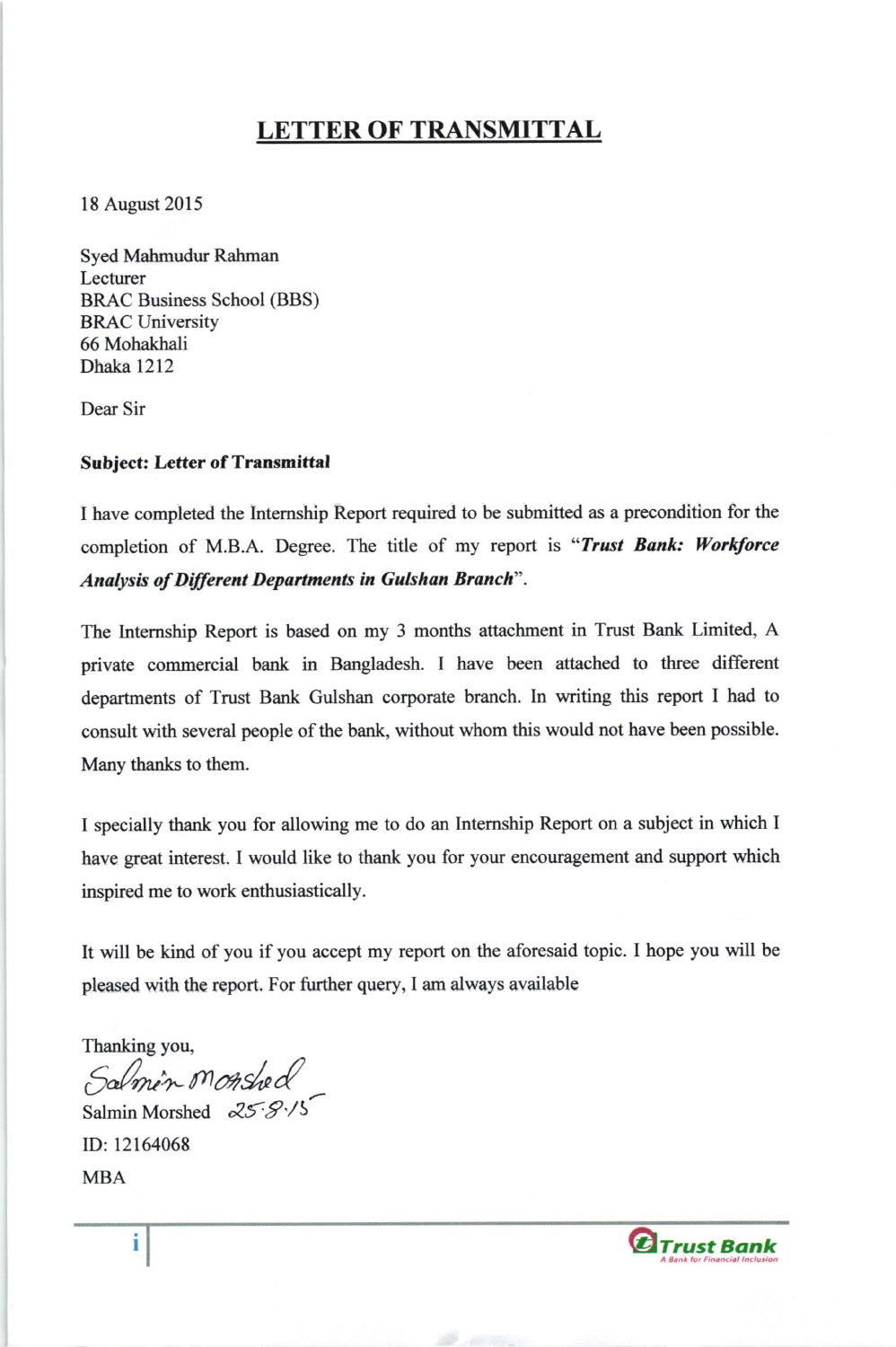#### TABLE OF CONTENTS

| 1.0 |                                                    |                |  |  |  |  |
|-----|----------------------------------------------------|----------------|--|--|--|--|
|     | 1.1                                                |                |  |  |  |  |
|     | 1.2                                                |                |  |  |  |  |
|     | 1.3                                                |                |  |  |  |  |
|     | 1.4                                                |                |  |  |  |  |
| 2.0 | <b>LITERATURE REVIEW: ANALYSIS OF WORKFORCE  4</b> |                |  |  |  |  |
|     | 2.1                                                |                |  |  |  |  |
|     | 2.2                                                |                |  |  |  |  |
|     | 2.3                                                |                |  |  |  |  |
| 3.0 |                                                    |                |  |  |  |  |
|     | 3.1                                                |                |  |  |  |  |
|     | 3.2                                                |                |  |  |  |  |
|     | 3.3                                                |                |  |  |  |  |
|     | 3.4                                                |                |  |  |  |  |
|     | 3.5                                                |                |  |  |  |  |
| 4.0 | TRUST BANK GULSHAN CORPORATE BRANCH  13            |                |  |  |  |  |
|     | 4.1                                                |                |  |  |  |  |
|     | 4.2                                                |                |  |  |  |  |
|     | 4.3                                                |                |  |  |  |  |
| 5.0 | <b>WORKFORCE ANALYSISIN GULSHAN BRANCH 15</b>      |                |  |  |  |  |
|     | 5.1                                                |                |  |  |  |  |
|     |                                                    | 5.1.1          |  |  |  |  |
|     |                                                    | 5.1.2          |  |  |  |  |
|     |                                                    | 5.1.3<br>5.1.4 |  |  |  |  |
|     |                                                    |                |  |  |  |  |
|     | 5.2                                                |                |  |  |  |  |

 $\mathscr{B}$  , then  $\mathscr{B}$